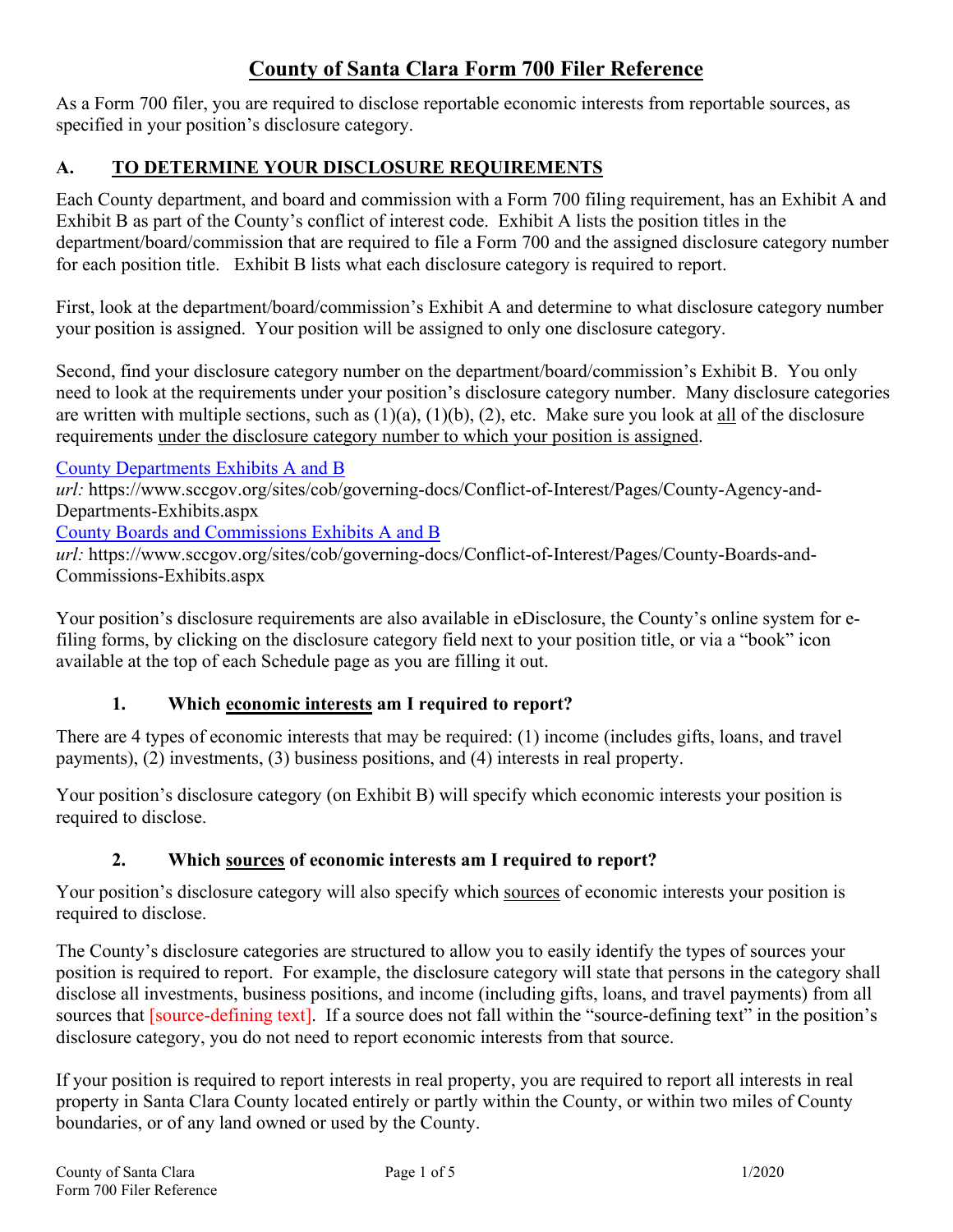### **3. Read the Form 700 Instructions Pages, FAQs for Form 700 Disclosure, and Fair Political Practice Commission (FPPC) Reference Pamphlet**

You must verify the Form 700's content under penalty of perjury so every effort must be made to understand what is required. The Form 700 Instructions pages, FAQs, and FPPC Reference Pamphlet provide answers to many questions.

You may also contact the Fair Political Practices Commission (FPPC) which provides advice regarding Form 700 reporting questions:

- Call toll-free hotline at 1-866-ASK-FPPC (1-866-275-3772) Monday-Thursday: 9:00 a.m. 11:30 a.m.
- Email advice $@$ fppc.ca.gov

You will need to have your position's disclosure category requirements when you call for the FPPC to assist you.

## **4. Are there exceptions to what must be reported?**

State law provides exceptions to what must be disclosed. These exceptions are described in the Form 700 Instructions and explained in the FAQs and Reference Materials.

These exceptions are purposely not written into disclosure categories as the exceptions are too numerous and fact-specific. Once you know what economic interests and sources of those interests you must disclose, you then need to check the Instructions, FAQs, and Reference Materials for any exceptions that might apply to your required disclosures.

## **B. WHAT IS MY FILING REQUIREMENT IF I'M "ACTING" OR "INTERIM" IN A POSITION?**

If you are an employee, you file as if you regularly hold the position in which you are serving in an acting/interim capacity. You file under the regular position title; do not add interim or acting to the title on your Form 700. You file based on the disclosure requirements of the position in which you are acting.

If you are a consultant (working through a contract) serving in an "acting"/"interim" role, you file as "Consultant."

### **C. STRUCTURE OF THE FORM 700**

The Form 700 is composed of a Cover Page and different Schedules to report different types of interests:

- o Cover Page
- o Schedule A-1 (Investments)
- o Schedule A-2 (Business Entities/Trusts)
- o Schedule B (Real Property)
- o Schedule C (Income, Loans, and Business Positions)
- o Schedule D (Gifts)
- o Schedule E (Travel Payments)

### **D. USING eDISCLOSURE TO E-FILE FORM 700**

eDisclosure is the County's online system for e-filing Form 700s. eDisclosure will automatically fill out the Cover Page. The information is based on the information and dates entered into the system by the Department's Form 700 Filing Official. You cannot make changes to the Cover Page in eDisclosure.

For each Schedule, you will either input reportable interests or check the box that you have no reportable interests to report on that Schedule. NOTE: Regardless of your position's disclosure category requirements, eDisclosure will make every Schedule available to you. So, for example, even if you are not required to disclose interests in real property, eDisclosure will still list Schedule B and you would need to check the box indicating no reportable interests since you would not be required to report interests in real property.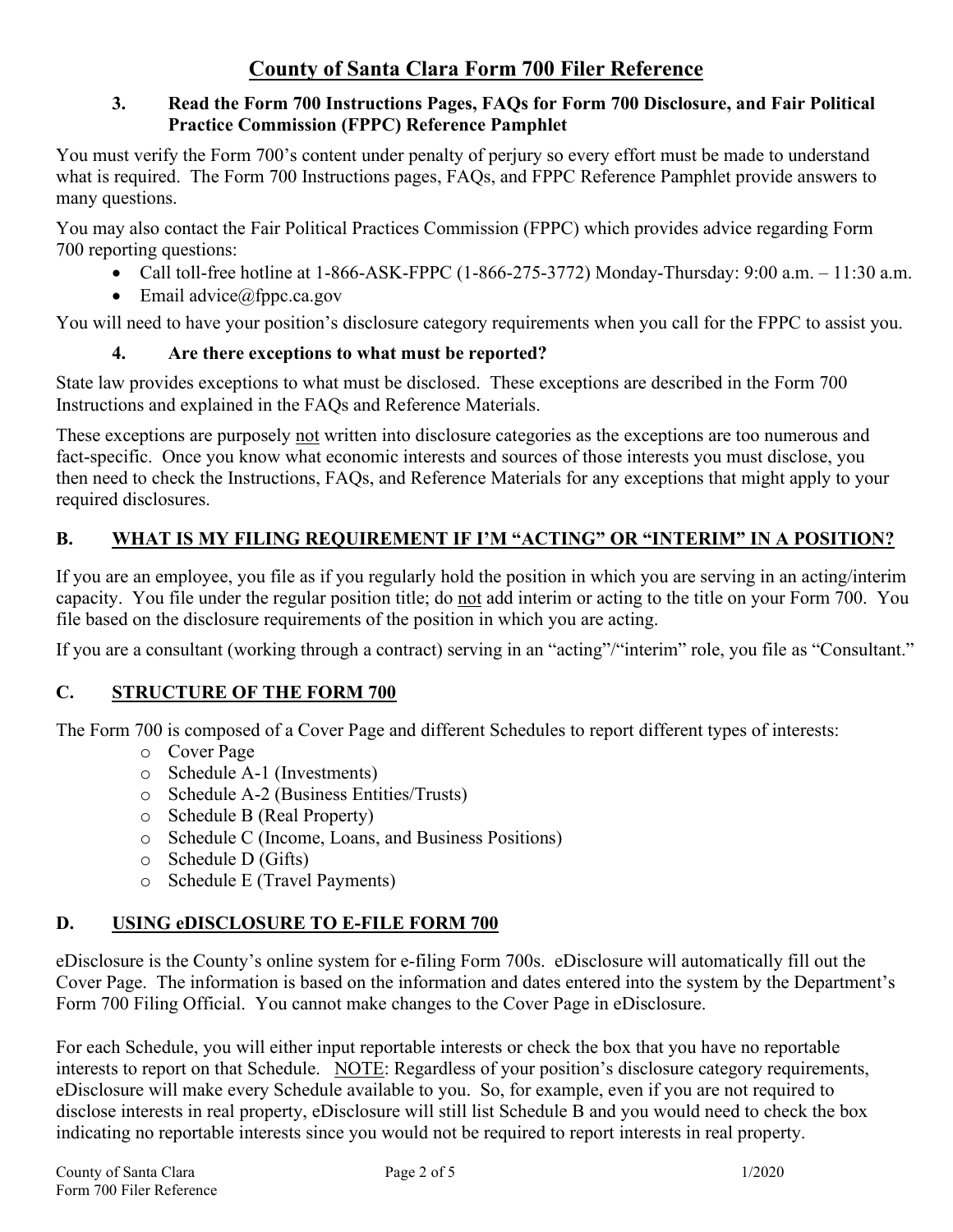# **County of Santa Clara Form 700 Filer Reference**

#### **E. WHAT IF I HAVE NO REPORTABLE INTERESTS?**

You must submit a Form 700 even if you have no reportable interests to report. At a minimum, each filer will submit a Cover Page.

You need to check the appropriate boxes to indicate no reportable interests and submit the form under penalty of perjury.

#### **F. WHAT ARE THE COMMON TYPES OF ECONOMIC INTERESTS A FORM 700 FILER NEEDS TO REPORT FROM REPORTABLE SOURCES?**

#### **1. Gross income from a reportable source.**

If your disclosure category requires disclosure of income, you must report gross income of \$500 or more you received from a reportable source during the reporting period.

- **This includes your community property share of income to your spouse or registered domestic partner. (Report the employer's name and all other required information.)**
- This includes loans (other than loans from a commercial lending institution).
- Common income and loans include:
	- o Salary/wages, per diem, and reimbursement for expenses provided by employer.
		- There is an exception that you do not need to report income from the County or another federal, state, or local government agency (e.g., if your spouse is a teacher at a public school).
	- o Rental property income (report actual tenant as source of income; not a property management company).
	- o Gross income from any sale, including the sale of a house or car.
	- o Income from investment interests, such as partnerships.
	- o Client of a business you own who provided income of \$10,000 or more during the reporting period.
	- o Payments on loans you made to others.

#### **2. Business entities (that are a reportable source) in which you are a director, officer, partner, trustee, or hold any position of management.**

If your disclosure category requires disclosure of business positions, you must report on Schedule C if you are a director, officer, partner, trustee, or if you hold any position of management in a reportable business entity. You must report your position even if you received no income from the business entity during the reporting period. Use the comment section at the bottom of Schedule C to indicate that no income was received.

#### **3. Investments from a reportable business entity.**

If your disclosure category requires disclosure of investments, you must report investments from a reportable business entity (including a consulting business or other independent contracting business) in which you, your spouse or registered domestic partner, or your dependent children have an interest worth at least \$2,000.

- When reporting investments, you must report if you held the investment during **any** portion of the reporting period and the value was at least \$2,000 at any point you held the investment.
- Stocks will be reported each year they are held.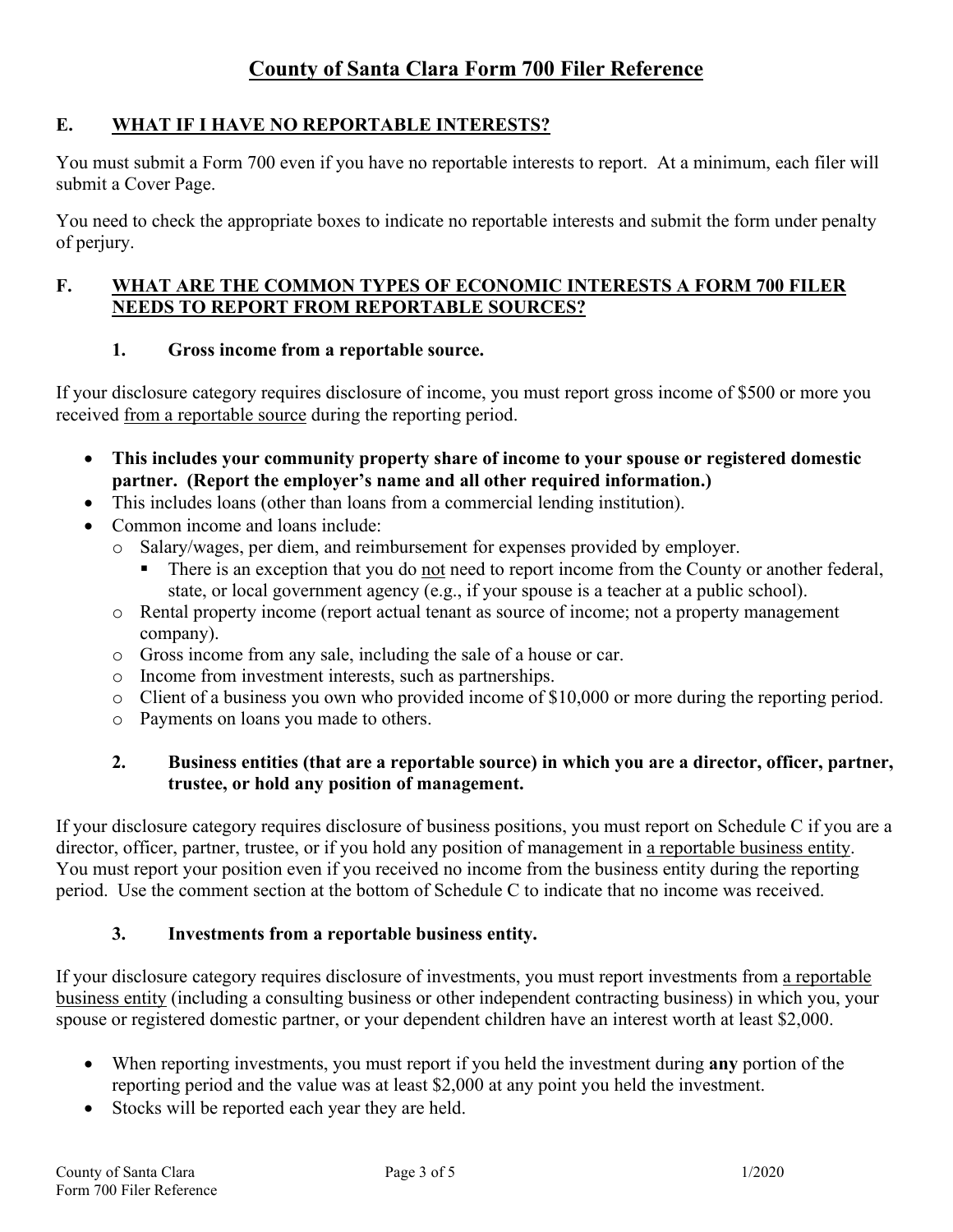# **County of Santa Clara Form 700 Filer Reference**

- $\circ$  If you newly acquired a stock during the reporting period (you didn't own any shares of that stock before), you need to also list the acquisition date on the Form 700.
- o If you completely sold a particular stock (not just some portion of it), you need to also list the disposal date on the Form 700.
- o If you *completely* sold a stock and then later *newly acquired* the same stock, enter it once with the disposal date and again with the acquisition date.
- Common investments include:
	- o Stocks, bonds, warrants, and options, including those held in margin or brokerage accounts and managed investment funds *(see exceptions for diversified mutual funds and certain similar funds)*
	- o Sole proprietorships.
	- o Your or your spouse/registered domestic partner's business.
	- o Your spouse/registered domestic partner's investments (even if legally separate property).
	- o Partnerships (e.g., a law firm or family farm).
	- o Investments in reportable business entities held in a retirement account (with exceptions).
	- o Investments held by a business entity or trust where you, your spouse/registered domestic partner, or dependent children together had a 10% or greater ownership interest.
	- o Business trusts.

### **4. Gifts from a reportable source.**

If your disclosure category requires disclosure of income, you must report if you receive one or more gifts aggregating \$50 or more from a reportable source. The gift limit from a reportable source for calendar year 2019 was \$500.

- Common gifts include:
	- o Tickets/passes to sporting or entertainment events.
	- o Fees paid by someone else for you to participate in activities (e.g., golf fees).
	- o Food, beverages, and accommodations, including those provided in direct connection with your attendance at a convention, conference, meeting, social event, meal, or like gathering.
	- o Rebates/discounts not made in the regular course of business to members of the public.
	- o Forgiveness of a loan received by you.
	- o **NOTE**: There are *many* exceptions to the gifts you have to report. You are not required to disclose gifts from specified family members, gifts exchanged with friends (who aren't lobbyists/vendors) on birthdays, holidays, etc. See FPPC Reference Materials.
	- o **NOTE**: There are also some gifts that are reportable, but are not subject to the gift limit. See FPPC Reference Materials.

#### **5. Travel payments, including advances and reimbursements, from a reportable source.**

If your disclosure category requires disclosure of income, you must report travel payments, including advances and reimbursements for travel and related expenses, including lodging and meals, from reportable sources.

- You are not required to disclose:
	- o Travel paid by the County of Santa Clara.
	- o Travel payments received from any state, local, or federal government agency:
		- for which you provided services equal or greater in value; OR
		- when travel is for education, training or other inter-agency programs or purposes.